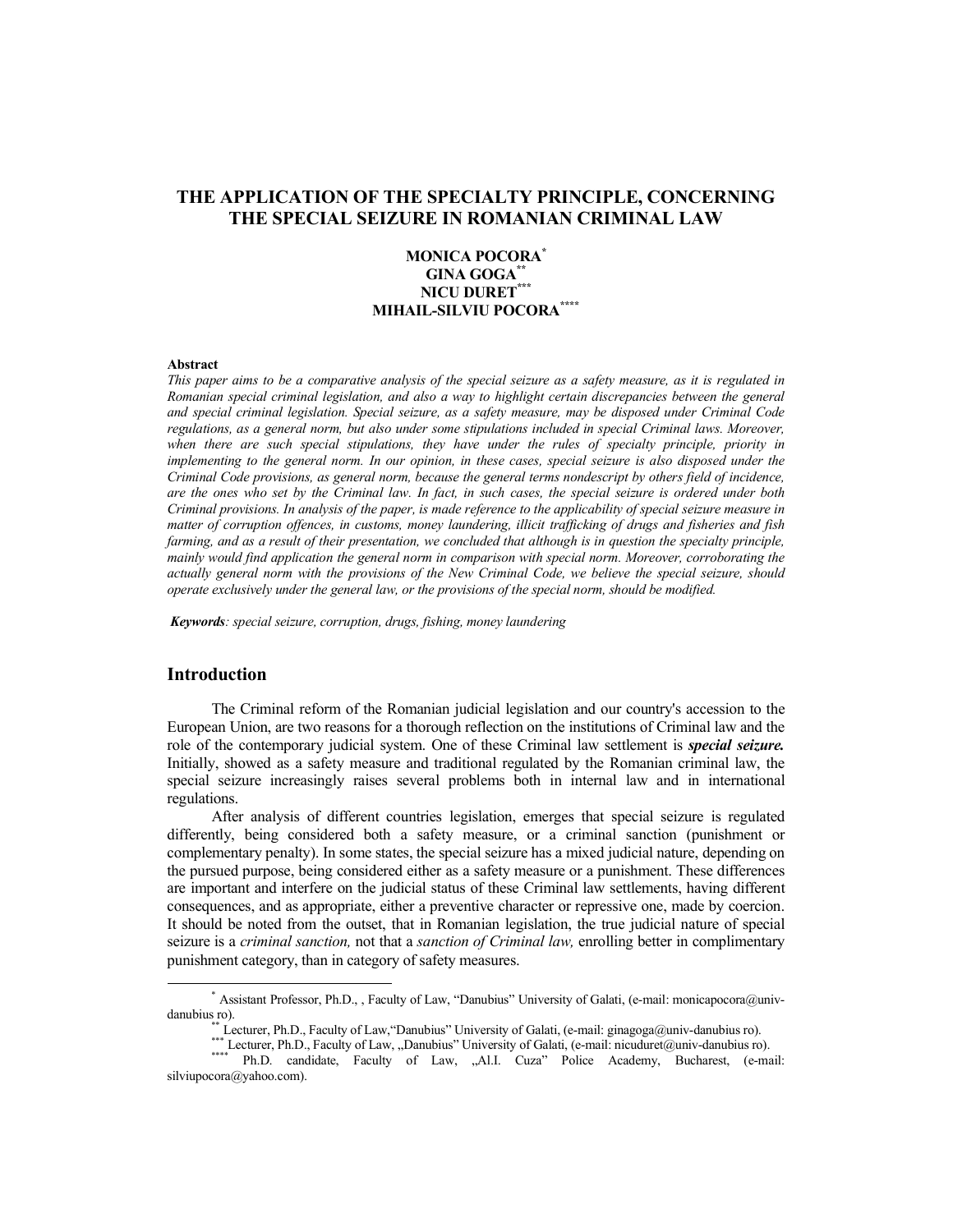Usually, through the norms included in particular non-criminal laws, but that including penal provisions, has not been established a new category of goods liable for confiscation, other than those provided by article 118 of the Criminal Code, the provisions of these special laws are not only, just applications of the art. 118 of the Criminal Code in domain covered by special law.

These are *general provisions* on special seizure by equivalent, introduced at a time when this type of seizure was not provided in the general section of the Criminal Code, while being required by international judicial instruments, to which Romania is party. In case of incidence of special seizure, it will be applied under these provisions, and the provisions of art. 118 of the Criminal Code came to supplement them.

These are *general provisions* on special seizure by equivalent, introduced at a time when this type of seizure was not provided in the general section of the Criminal Code, while being required by international judicial instruments, to which Romania is party. In case of incidence of special seizure, it will be applied under these provisions, and the provisions of art. 118 of the Criminal Code came to supplement them.

It can be observed, that these provisions, innovative and derogatory to the general status of the special seizure since them introduction date, after changing the general status of special seizure by Law no.278/2006, has reached a coverage sphere more limited than the general provisions. Or, this was not the legislature's intention when introducing these provisions. Being particular offenses, that usually generate large profits for offenders, the legislature has intended to close any possibility that may remain with the proceeds of crime from their illegal activities. Or, actually, this purpose can be better achieved, based on the provisions *of the general part* of Criminal Code*.* However, there is the principle *specialibus generalia derogant,* which express the relationship between general and special law, in accordance with the special law derogates from the general one.

Also, some voids of law regulations, reflected in the inability to confiscation some certain assets, which served immediately after the committed offence, to ensure the offender escape or the retain of the obtained product, have resulted in legal practice, the controversial solutions, some of them, are unwarranted expansion of existing legislation and creating fictions to enable the confiscation of such goods, and others unable to confiscation. This controversy could be eliminated by regulating this assumption of special seizure stipulated in internal law.

Also, it should be noted the special seizure approach in Anglo-Saxon legislation. The traditional approach of serious offences means the offender capture, followed by the criminal trial intended to him, the conviction and reclusion. Recently, the offenders enriching, provide by of economic crimes or *drug trafficking,* has permitted to led to adding a new element, namely, the confiscation of crime products.

# **The special seizure in matters of corruption offences**

In matters of corruption offences, it can be found special disposals as regards to the special seizure, as a safety measure, both included provisions in the Special Part of Criminal Code, and in special legislation. Para. 3 of art. 254 of the Criminal Code, provides that money, values or any other goods that have been the object of bribery, shall be confiscated, and if they could not be found, the convict is obliged to pay their equivalent in money.

By provisions of para. 4 by art. 255 of Criminal Code, the regulations previously indicated, relating to the confiscation is extended on bribery even if the offer was not followed by acceptance. In the situation of connection the bribery with special causes to remove the criminal nature of the crime, or unpunished, regulations provided by para. 2 and 3 by art. 255 of the Criminal Code, the money, values or other assets are returned to the person who gave them.

Also, in terms of receiving undue benefits, para. 2 of art. 256 of Criminal Code, provides that money, values or any other received assets shall be confiscated, and if they are not be found, the convict is obliged to pay their equivalent in money.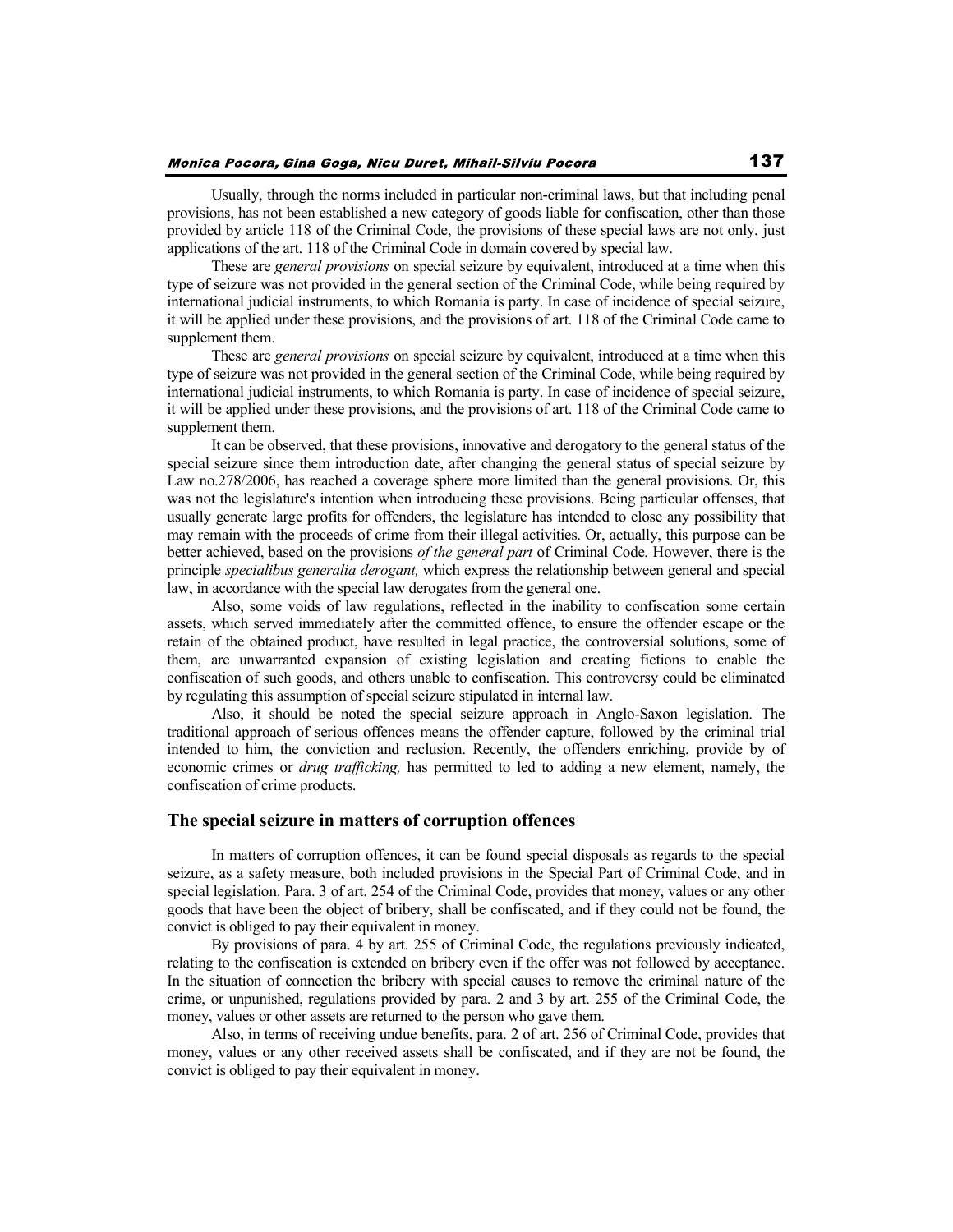The special law with incidence on preventing and combating the corruption offences, namely, the Law no. 78/2000, are found explicit references on special seizure. Thus, in case of buying influence offence (regulated by Art.  $6<sup>1</sup>$  of Law) it provides that money, values or other assets that have been object of crime, shall be confiscated, and if they are not found, the convicted must pay their equivalent in money (Pocora 2010). The money, values or any other assets are returned to the person who gave them in case of the perpetrator is not punished for the reason that he denounce the offense to the authority before the criminal authorities has been took notice for that offense. As a general provision, Art. 19 of Law no. 78/2000 provides that in case of committed offences against the European Communities' financial interests, the money, values or any other assets which were gave to determine offense committing (if they are not returned to the injured party and they could not served to them damages), should be confiscated. In case of unfounded assets, the convicted is obliged to pay their equivalent in money.

In case of corruption offences, the special seizure will be applicable under provisions of Special law, but also with observing the general regulations under Art. 118 of Criminal Code.

#### **The Special seizure in matters of custom house**

The settlement framework on custom house is provided by the Romanian Customs Code, Law no. 86/2006. To these, is added a reference to the special seizure by equivalent made through the art. 277 of Custom Code: when goods or other assets which made the object of the offense were not found, the offender is required to pay their equivalent in money. This regulation must be interpreted by reference to the art. 118 of Criminal Code, since Law no. 86/2006 has adopted. This is because is necessary to avoid controversy appeared at the time of confiscation by equivalent, and was preferred to refer explicitly to this in the special law (Boroi, Al., Voicu, C. 2007 ).

As regards the way how it make the reference to the regulations in matters of special seizure, we believe that when the measure is taken by nature, must be based on art. 118 of Criminal Code, but, if the seizure is made by equivalent, it must be reported to the provisions of art. 277 of Law no. 86/2006, because has a special norm character in relation to the provisions of the Criminal Code.

Referring to the special seizure as a method of fighting customs debt can create confusion about the judicial nature of this measure has. We believe that the nature is in this case, one which lies on the administrative law domain, and not the Criminal law. This is because the purpose for which the special seizure is took differently from that provided by the measure described above.

#### **The Special seizure in matters of money laundering**

Actually, In Romania, the money laundering domain is governed by Law no. 656/2002 on preventing and sanctioning money laundering and instituting some measures to prevent and combat terrorism acts. Reflecting to the exigencies manifested on special seizure through the international judicial instruments in this matter, art. 25 of the internal law, refers to the provisions of art. 118 of Criminal Code, on confiscation: "in case of money laundering offences and financing the terrorist acts, are applicable the provisions of art. 118 of the Criminal Code on special seizure".

Furthermore, as regards the provisions of art. 25, para. (2)-(6) of Law no. 656/2002 are specified as follows:

 - Para. (2) - if the assets that are subject on special seizure are not found, shall be confiscated their equivalent in money or other assets acquired in lieu thereof;

- Para. (3) – the incomes or other financial benefits derived from goods referred by para. 2 shall be confiscated;

- Para. (4) –if the assets that are subject on special seizure could not be individualized to the assets acquired legally, shall be confiscated other assets ratable to the value of assets - subject to special seizure;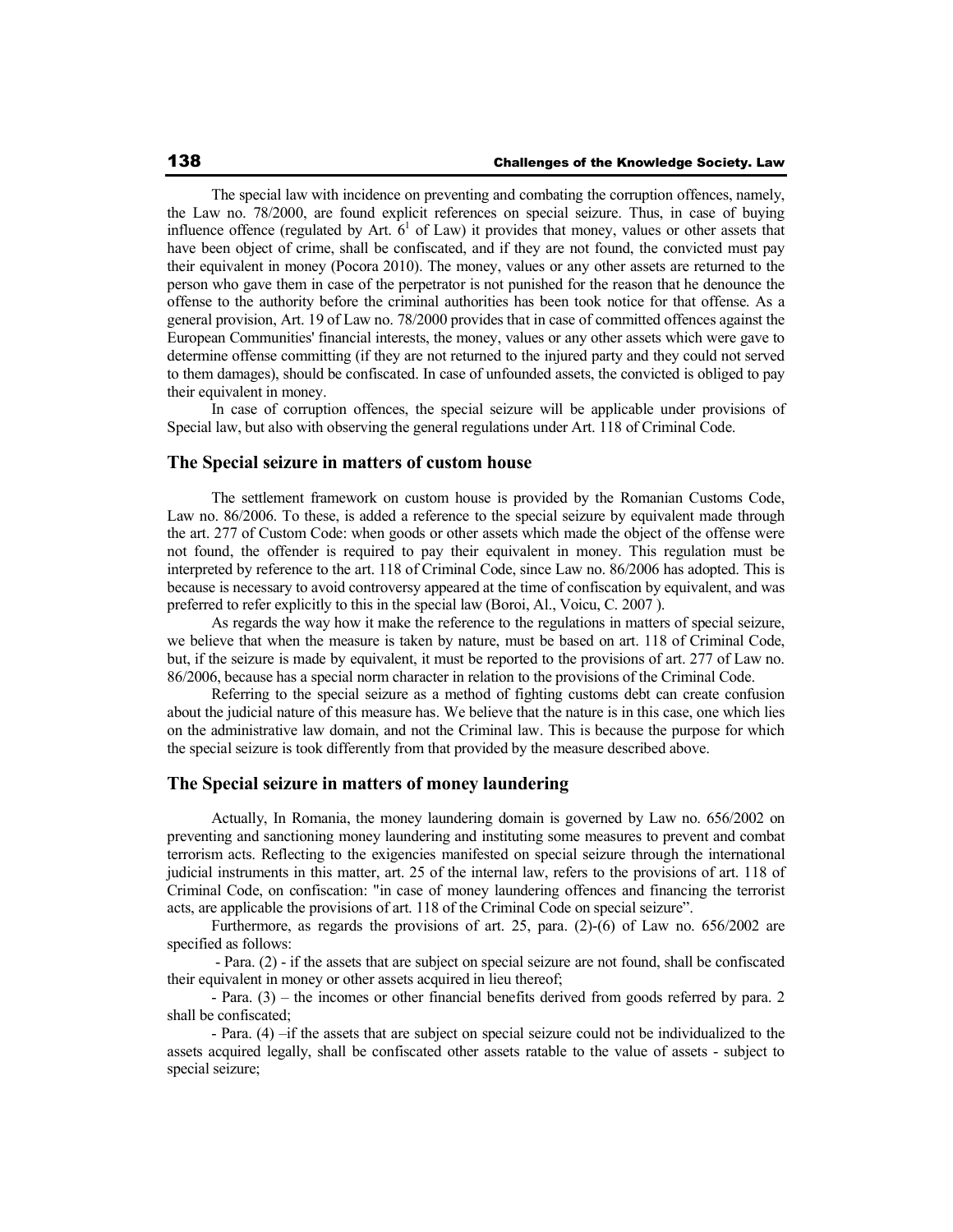- Para. (5) - the provisions of Para (4) shall apply in accordance of other financial benefits and others incomes derived from assets - subject to special seizure, which could not be individualized to the assets acquired legally;

- Para. (6) – to ensure the enforcement of special seizure assets, is mandatory to take precautionary measures provided by the Criminal Procedure Code".

In case of committed crime by the legal entity, art. 23, para. 4 of Law no. 656/2002 it provides that in addition to the fine penalty shall apply, as appropriate, one or more of the complimentary penalties provided for in art.  $53^{\text{T}}$  let. 3 of the Criminal Code. Also, art. 22 para.  $3^{\text{T}}$  and  $3^{\text{T}}$  Law no. 656/2002, it provides that that in case of a legal entity commits any kind of offense defined in the same law, in addition to the main penalty the legal entity may be subject to the complimentary sanction of assets confiscation, fated, used or produced by the offense. It is likely the legal provisions, about a sanction with different legal nature and base. If in case of special seizure we are dealing with a criminal penalty, in case of this sanction we are in a liability contravention field which is based on committing an antisocial fact less serious (Lascu 2005).

As can be observed, the special law with incidence to prevent and combat money laundering and financing the terrorism acts, is regulated in close terms to those of art. 118 of Criminal Code on matters of special seizure.

Moreover, the special seizure on money laundering is also regulated by international legal instruments, such as *The Framework – Decision of Council, no. 2001/500/JAI,* whose main objective was to ensure harmonization of laws as regard to incrimination money laundering and assets confiscation regulations, stating that coverage sphere of subject - offenses should be sufficiently broad in all Member States. Analyzing the provisions of this Framework - Decision, we can state that the EU does not act on different levels on general standards terms of cooperation established by legal instruments which emanating from other legal authorities. Rather, the assessed standards are considered as a benefit already won, and the role of the Decision being to advance on the line of cooperation especially in the field of interest.

Thus, the stated purpose of the Framework - Decision it seems to ensure that all Member States have effective rules on confiscation of crime related assets, among others, as regarding the obligation of proof on the source of assets held by a convicted person for a crime related to organized crime. It is interesting that, to indicate the aimed offenses, is not using their name, but the technique to indicate the Community legal instrument relating them.

### **The Special seizure for illicit drug trafficking**

The regulation in this matter is ensured by the Law no. 143/2000, to combat illegal drug trafficking and consumption.

Under provisions of art. 18 of Law no. 143/2000, the restrained drugs as regards the confiscation are destroyed, the counter-keeping is mandatory. However, there are, exempted from destruction: a) employable medication, which were sent to pharmacies or hospitals, after prior approval of the Directorate of the Ministry of Health Pharmaceutical b) employable plants and substances in pharmaceutical industry or other industry, relating to their nature, which were submitted to a public or private economic agent, authorized to use or export them, c) some appropriate amounts that will be preserved for teaching and research institutions or who have received by institutions with dogs and other animals to detect drugs, for training and maintenance practice, in according with legal provisions (Nistoreanu 2008).

In the same matter, G.O no. 121/2006 on the legal status of drugs precursors, defines in art. 22 and 23 some crimes on this regime. In art. 24 of G.O no.121/2006, it provides that in case of defined offenses, it can be order the confiscation of substances classified under the law. When substances have been classified offenses are not found, the offender is liable to pay their equivalent in money. As regards drugs, art. 26 of G.O no. 121/2006, it provides destruction of confiscated classified substances or handed in custody after the activity cessation and which could not be turn account.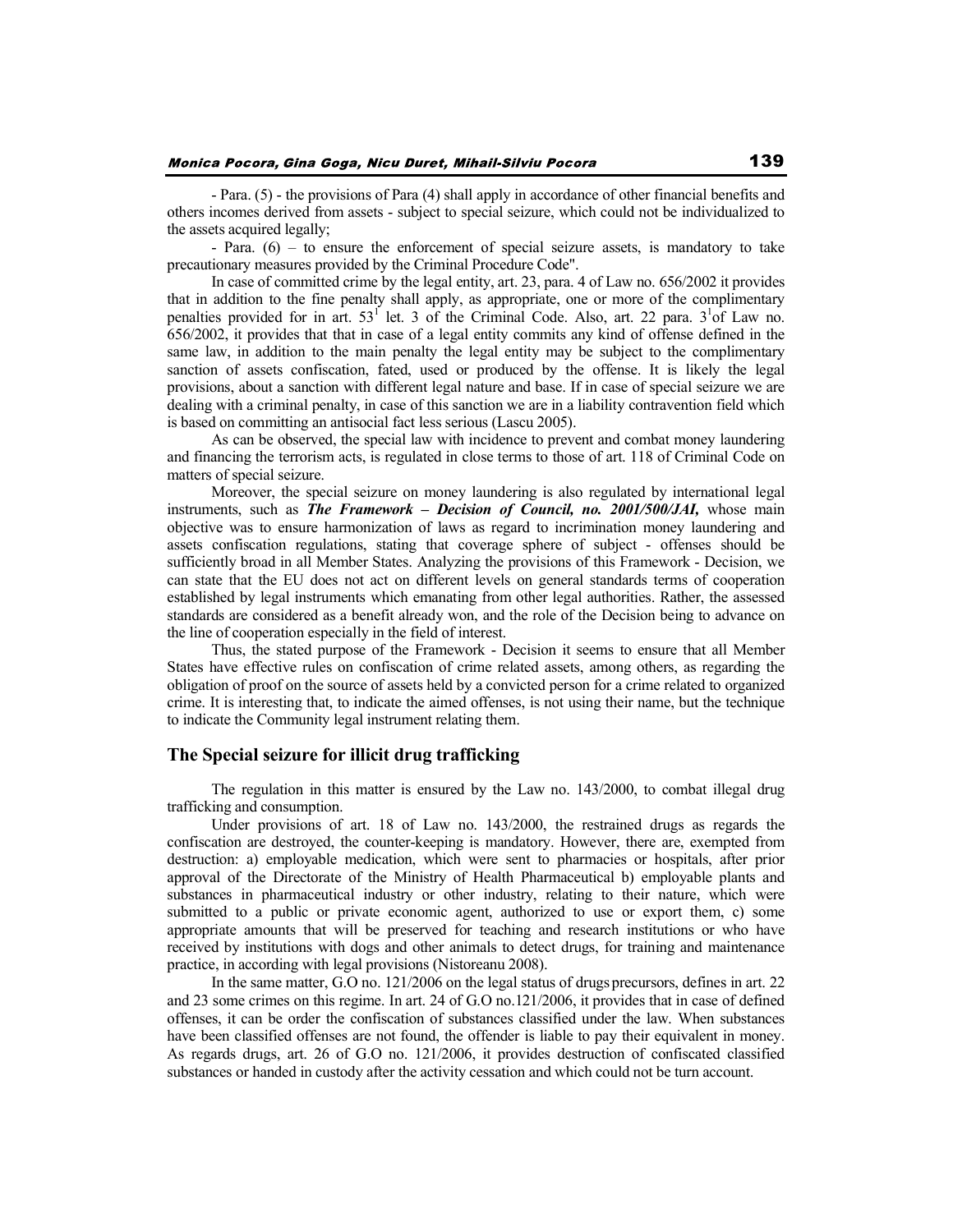# **The Special seizure in matters of fishing and fish farming**

The legal act which provides the special rules in fishing and fish farming is G.O no. 23/2008.

In connection with these facts, art. 66, para. 1 of G.O no. 23/2008 it stipulates that "are able to confiscation the fishing tackle and fishing boats, animals, vehicles, firearms and any other goods that have been used to commit crimes". In the same article, but in different paragraph were included the provisions on confiscation as a criminal law sanction, but also as a contravention: "the assets derived of committed crimes and contraventions, consisting of fish, spawn, other living being and aquatic products will be confiscated" . In this situation, depending on the specific type of behavior which is specifically identified in the case, the applicable rules will be those in the Criminal law or Administrative law.

It is very interesting the technique used by the legislature, especially for poaching fish that can be both an offence, but also contravention. In cases of assets confiscation, under this legal act, it can be seems that the authorities have power of capitalization under the law, their money equivalent completing the state budget. In this way, even in matters of special seizure, it appears that we could not talking about the recovery assets, even in case if they are seized from a person who has acquired through illegal acts – for example, the authorized fishing tools are stolen, that are owned by a legitimate administrator of a fishing fund and are used for illegal fishing. We consider, however, that such a solution is not correct in terms of fulfilling the purpose of safety measures. This is because the danger that has to be combat is only by considering a person who committed a certain type of behavior. In a situation even more clearly, a person can steal a fishing boat owned by the fishing fund manager and using it to commit an unauthorized fishing. Under the special provisions contained in G.O no. 23/2008, this boat must be seized, valuable and the equivalent must be recovered for the state budget, this is clearly an unjust solution. For this reason, we consider is very important that the special rules that we are talking about it has to be in accordance with the framework rule of the Criminal Code.

### **Conclusions**

This paper is not aimed to present all the rules which are contained in special legislation, and having regard measures of special seizure as a safety measure, but only to illustrate some of the ways in which they were shown and to highlight some non concordances that exist between the general and specific rules, relevant for this investigation.

In special legislation there are numerous references to the safety measure of special seizure. *For example*, as is easy to understand, such provisions are contained in legal acts which guarantee the legal regimes regulating as regards the possession and using of dangerous substances. Specifically, art. 19 para. 2 of Law no. 111/1996 on the safety, regulation, licensing and controlling nuclear activities: "the nuclear fuel illegally held will be seized, will become a public property of the state and will be handed to a custodian, specially named for that purpose". Seizure itself is done accordance with the provisions of art. 118 Criminal Code. All this, because as following disposals of special legal act: "the nuclear and radioactive equipments, them components, the nuclear fuel, radioactive products, including radioactive waste, the nuclear explosive devices or their components, which were subject of special seizure by a court order, in accordance with art. 118 of Criminal Code, provided by the guilty party, must be retained with the former owner expenses, in a safety place, under the seal of public authorities, in compliance with nuclear safety requirements, so as be safety for population life or health and for environment or property until the courts order regarding to them.

In our point of view, is necessary that all these have to be expressly repealed, because as we highlight during our analysis, some of them are just warnings on the general legal text of art. 118 of Criminal Code. In previously example, the special seizure has binding performed under art. 118 para. 1 lit. 1 let. f of Criminal Code, even if special legislation has not contained any reference to this text.